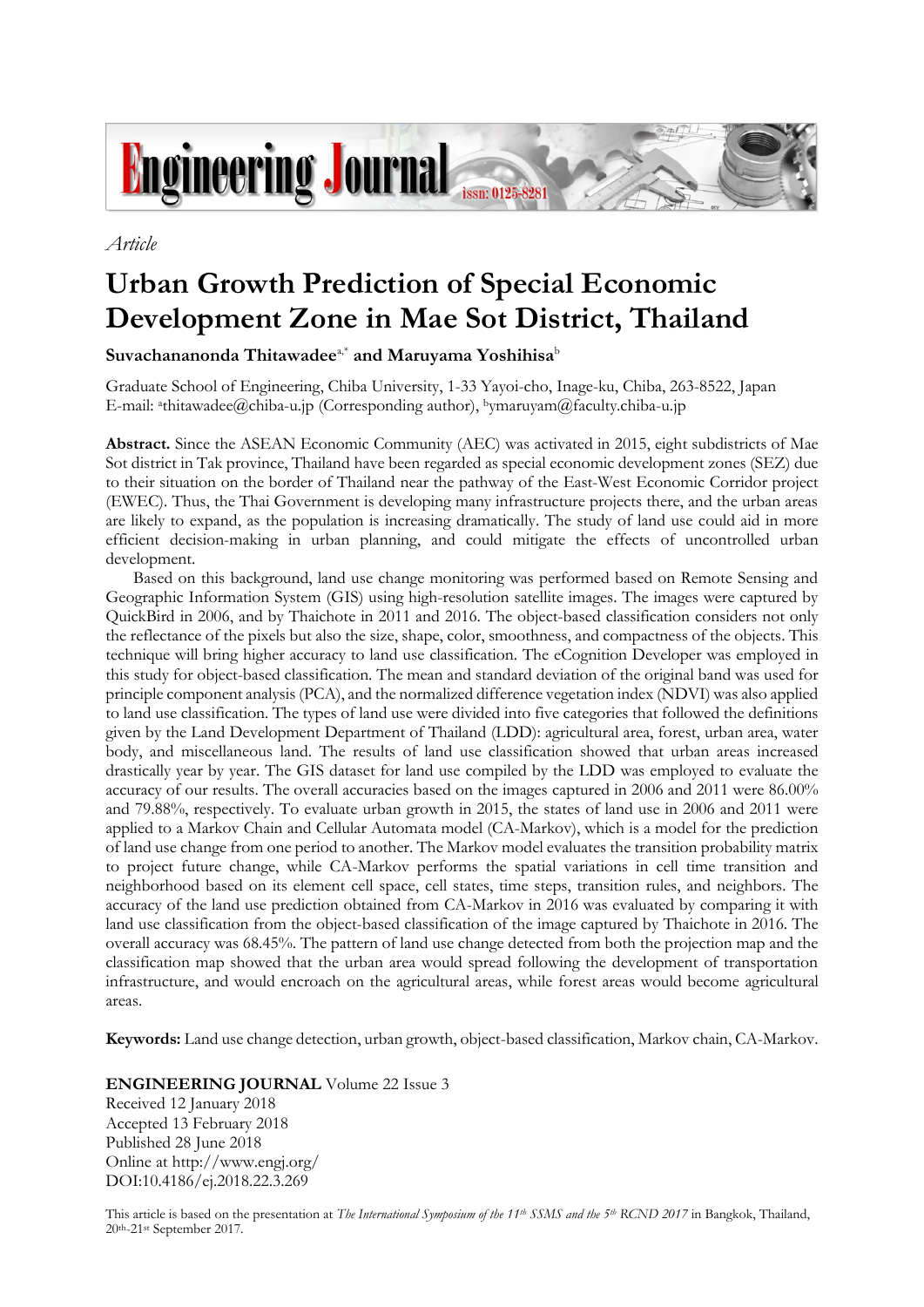#### **1. Introduction**

According to ASEAN Economic Community (AEC), the Thailand Government set up guidelines for economic policy to focus on promoting border trade through the establishment of Special Economic Development Zones (SEZ), which was activated in 2015 [1]. Ten stages of the Thailand border were approved of by the committees as potential areas suitable for the establishment of a SEZ. Tak province was regarded as one of the SEZs because it is situated on the path of the East-West Economic Corridor (EWEC) along the border of Thailand and Myanmar [2]. From the report of the National Housing Authority in Thailand, the characteristics of urban expansion in Tak underwent growth as sprawl from 1997 to 2013, especially in the Mae Sot district [3]. For high development potential areas such as SEZs, the study of urban growth is useful in management and decision-making for efficient urban planning, and in mitigating the negative effects of unregulated urban development.

Remote Sensing with Geographic Information System (GIS) using high-resolution satellite images is a powerful technique for analyzing urban planning [4, 5]. A spatial database of thematic maps and multitemporal images were employed to study the spatial variations. In the study of urban planning, the pixel resolution of satellite imagery is very significant. To be able to study the details of small objects and the surrounding environment, such as buildings, construction, and transport infrastructure, images of high to medium resolution are required (e.g., aerial photos, images taken by QuickBird or Thaichote) [6]. However, the decision to select a method of classification for land use-land cover type that befits the characteristics of the image is essential. Object-based classification was used for land use classification. The strength of this method is the high accuracy of classification results with an image segmentation process and weighted conditions. According to Casey Cleve (2007) [7], the study compares pixels with object-based classification, and the results show that object-based classification provides better results than pixel-based classification. To predict future land use, Markov Chain and Cellular Automata models (CA\_Markov) were used to evaluate land use in the study area [8]. A. Akin (2014) [9] studied the ecological threats of urban sprawl by using Cellular Automata (CA). Mohsen (2009) [10] combined Cellular Automata with a Markov chain model to forecast future land use change for evaluating human impact. However, urban planning must take into account the future expansion of the city, and the surrounding land uses. The past situation, and current land use and trends are the most efficient baseline data that can be used to support proper land management planning.

This study focuses on identifying land use change in the Tak SEZ in Mae Sot district, where phase 1 of the SEZ project was documented with the high-resolution image in 2006, 2011 and 2016. This study will show the pattern and trend of urban growth. The trend of urban land cover in 2016 is then simulated with Markov and CA-Markov models based on land use in 2006 and 2011. The accuracy check indicates the reliability of the model. Finally, the implementation of the growth trends in urban areas will be useful for urban management in this field of study.

## 2. **Material and Methodology**

#### **2.1. Study Area**

The study area covered eight subdistricts in Mae Sot District of Tak province Thailand which was designated as an SEZ, including Mae Sot, Mae Tao, Ta Sai Luat, Phra That Pha Daeng, Mae Kasa, Mae Pa, Mae Ku, and Mahawan subdistricts. Tak's SEZ, covering 788.54 km<sup>2</sup>, is located between 16° 59'30" to 16°31'30" N, and 98°49'30" to 98°24'00" E in the northwest of Thailand. The border connects with Myawaddy province in Myanmar (see Fig. 1). The population in 2015 was 107,135, which has increased by 16.13% in comparison with 2014.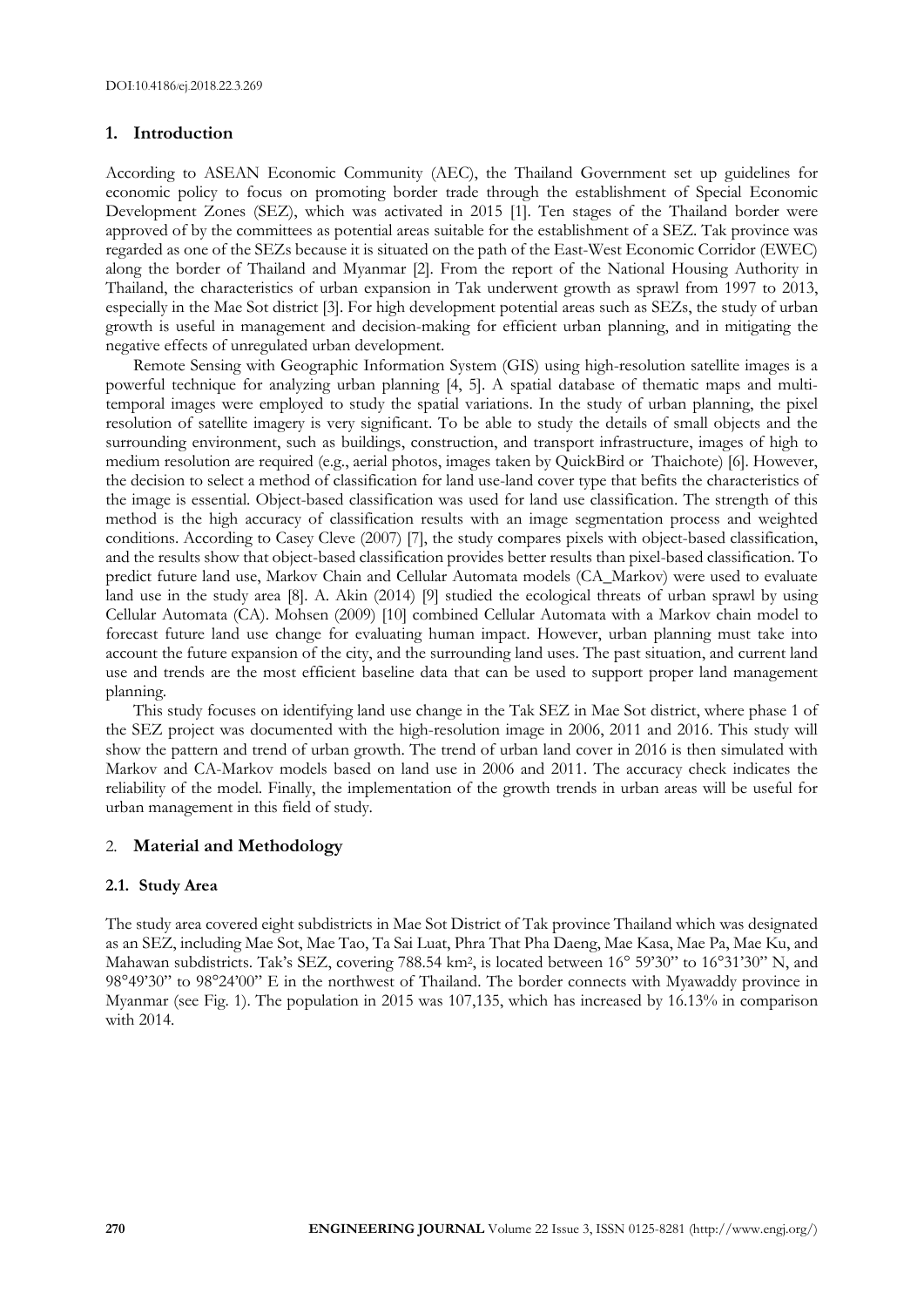

Fig. 1. The study area of Tak's SEZ in Mae Sot district, Thailand.

## **2.2. Material**

The study of land use change was investigated over three periods between 2006 to 2016 ( 2006, 2011, and 2016) with high-resolution images. Spot 5 images with resolutions of 2.5 meters with 4 wave Lange: green  $(0.50-0.59 \,\mu m)$ , red  $(0.61-0.68 \,\mu m)$ , NIR  $(0.78-0.89 \,\mu m)$  and SWIR  $(1.58-1.75 \,\mu m)$ , which belong to Astrium Cooperation of France, taken on 28 January 2006, and Thaichote images in resolution 2 meters with 4 wave Lange: blue  $(0.45-0.52 \,\mu m)$ , green  $(0.53-0.60 \,\mu m)$ , red  $(0.62-0.69 \,\mu m)$  and NIR  $(0.77-0.90 \,\mu m)$  that belong to Thailand Government [11] acquired on 26 December 2011, 16 January 2012 to represent the year 2011 and image acquired on 11 January 2016 to represent for year 2016. Therefore, the images were all taken during the dry season. The images are subjected to digital image preprocessing, including rectification and mosaicking, and preparation of the PCA and NDVI layers for classification analysis.

#### **2.3. Method**

In the study of predictive urban growth of SEZs in Mae Sot, the first step was to classify land use by type in 2006, 2011, and 2016 by using the Spot5 and Thaichote images. The transition probability matrix and the transition probability area of land use change between 2006 and 2011 was then estimated using a Markov model. For the geospatial simulation, CA was used to predict land use in 2016. Accuracy verification of the results is needed in this step. Finally, socioeconomic and land characteristic factors were used for the study of drivers in the urban sprawl of Tak's SEZ, Mae Sot district. The overview is given in Fig. 2.

#### 2.3.1. Land use classification

This study divides land use classification into five types, which are agriculture area, forest area comprised of evergreen forest and deciduous forest, urban area, miscellaneous land, and water area. These types follow the Land Development Department of Thailand. Land use classification, which operates by object-based classification using eCognition Developer software. This software allows the user to segment the image object. The segmentation algorithm divides the raster image into meaningful objects. The algorithm is based on spectral information in each pixel, and also takes into account of the shape of the object by setting weight values of shape/color and smooth/compactness [12].

Threshold or rule set conditions determine whether an image object matches a condition or not. The conditions are set up by the user as a rule set to control the classification analysis [13]. The threshold depends on the type of land-use, which determines the characteristic satellite wavelength. The nearest neighbor classification was applied to classify land use in the period 2016. This classification was performed by using a sample area within the image with the classes that are used for classifying another image object [14]. In this study the sample was determined from land use data in 2012, which was used as a reference database by selecting the unvaried area.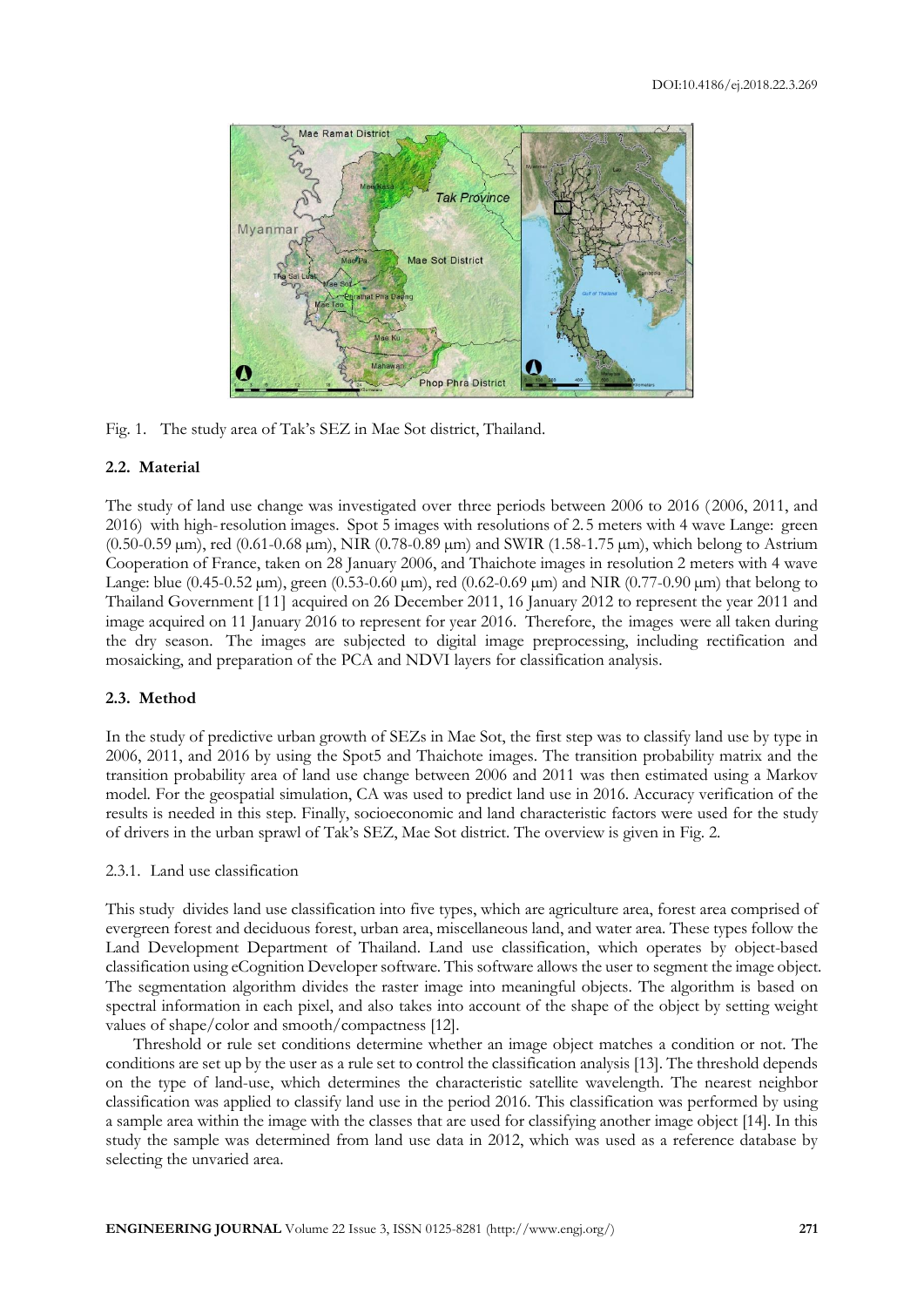#### DOI:10.4186/ej.2018.22.3.269

For classification, principal component analysis (PCA) was used. There is the element in image classify. To transform the original data, which may be large and very complex, by reduce data redundancy and correlation between bands. In the process, the optimal linear combination of original bands accounting for the variation in the pixel values in an image is identified [7]. In addition the statistical values of an image value such as mean, standard division (SD), and the normalized difference vegetation index (NDVI) was also applied to land use classification.

# 2.3.2. Urban growth prediction

1) Markov chain analysis describes land use change from one period to another. This analysis is used as the basis to project future changes. This analysis develops a transition probability matrix of land use change from one period to the next, which is used as the basis for projecting to a later period. Markov chains were used to analyze the probability of each land use pattern, which were calculated by digital analysis of the mapping for each land use type [10, 15, 16, 17].

2) Cellular automata Markov (CA-Markov) is the integration of Markov chains and the cellular automata (CA) approach, which is a dynamic model for simulating the spatial process to describe urban growth and land use or land cover over the space and time [18,19].

# 2.3.3. Classification accuracy

The accuracy assessment of land use classification uses systematic sampling, which places observations at equal intervals in a grid cell of size 100x100 meters. The comparison of the classification map is done with reference data from the GIS Database of Land Use in 2006 and 2012. The overall accuracy and Kappa coefficient were determined from the error matrix, which showed the accuracy of both the producer and user



Fig. 2. Flow chart of study on urban land cover from temporal satellite data.

# **3. Results and Analysis**

# **3.1. Land Use Classification in the SEZ of Mae Sot District in Tak Province.**

The land use classification by object-based classification of Spot 5 and Thaichote images, consists of the land use maps in 2006, 2011, and 2016. The type of land use was reclassified according to remote sensing image characteristics within the five land use classes, which consisted of agriculture area, forest area, miscellaneous land, urban area, and water area, as shown in Table 1 and Fig. 3.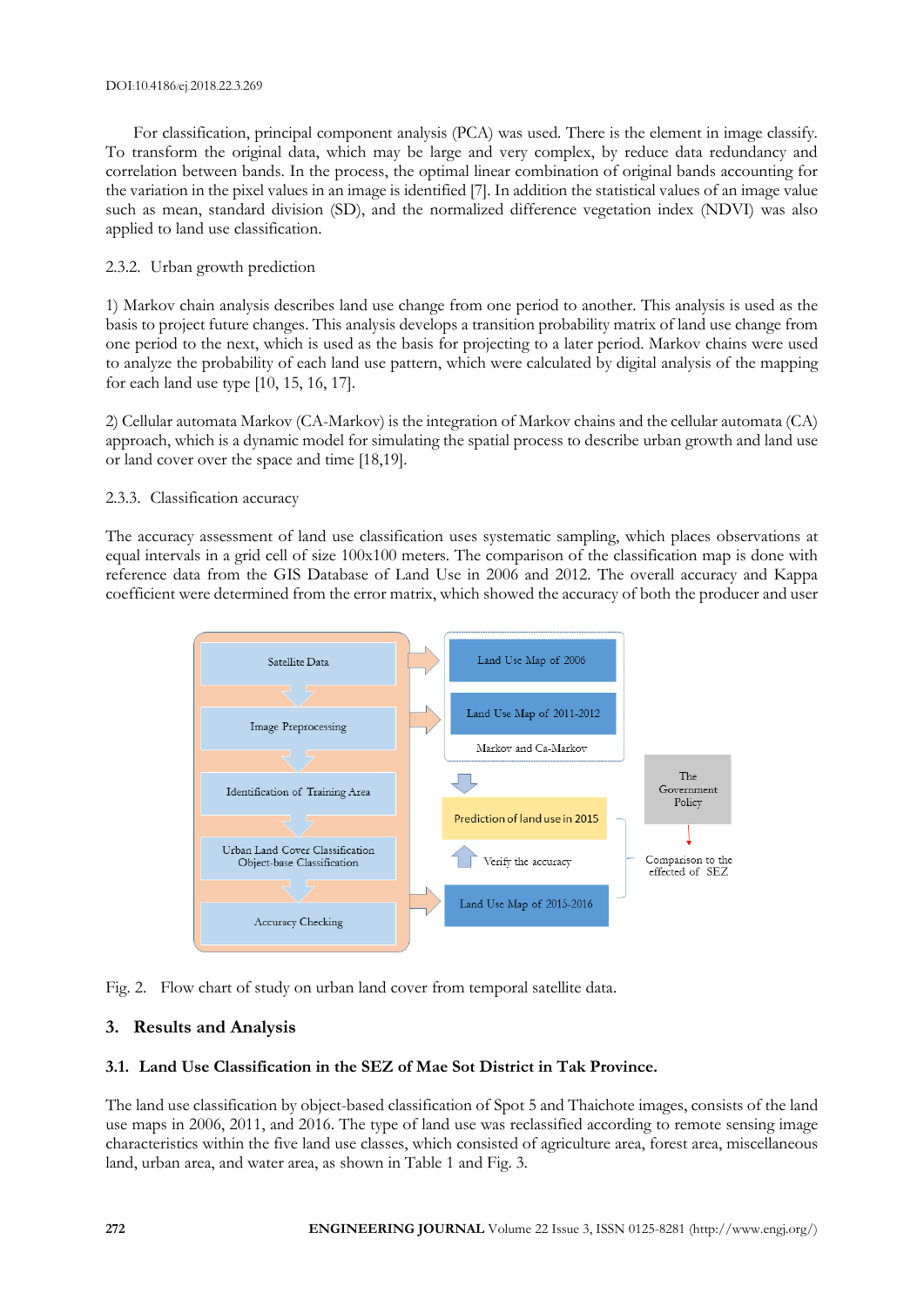The number of land use changes was calculated by comparison with land use change in the five years between 2006 and 2011. Land types that showed increasing use included agriculture and urban, with a dramatic 91.5 km<sup>2</sup> (26.45%) and 12.47 km<sup>2</sup> (28.82%) increase, respectively. Forest, miscellaneous land, and water areas decreased by 100.21 km<sup>2</sup> (25.67%), 3.68 km<sup>2</sup> (55.02%), and 0.54 km<sup>2</sup> (14.31%) in the following period, respectively.

From 2011 to 2016, agriculture, miscellaneous land, urban, and water areas increased by 77.55 km<sup>2</sup> (17.19%), 14.03 km<sup>2</sup> (466.71%), 30.47 km<sup>2</sup> (54.66%) and 1.15 km<sup>2</sup> (35.79%), respectively. The only decreasing type was forest, by 121.2 km<sup>2</sup> (41.77%).

|                    | Year   | Year   | Year   | Year 2006-2011 |               | Year 2011-2016 |               |
|--------------------|--------|--------|--------|----------------|---------------|----------------|---------------|
| Land use type      | 2006   | 2011   | 2016   | Changing area  | $\frac{0}{0}$ | Changing area  | $\frac{0}{0}$ |
| Agriculture        | 347.63 | 439.58 | 515.13 | 91.95          | 26.45         | 75.55          | 17.19         |
| Forest             | 390.39 | 290.19 | 168.99 | $-100.21$      | $-25.67$      | $-121.20$      | $-41.77$      |
| Miscellaneous land | 6.68   | 3.01   | 17.03  | $-3.68$        | $-55.02$      | 14.03          | 466.71        |
| Urban              | 43.28  | 55.75  | 86.23  | 12.47          | 28.82         | 30.47          | 54.66         |
| Water              | 3.77   | 3.23   | 4.38   | $-0.54$        | $-14.31$      | 1.15           | 35.79         |
| <b>Grand Total</b> | 791.75 | 791.75 | 791.75 | 791.75         |               | 791.75         |               |

Table 1. The total area of each land use type between 2006, 2011, and 2016 (km<sup>2</sup> ).



Fig. 3. Result of land-use classification in the SEZ in Mae Sot District of Tak Province, Thailand.

# **3.2. Urban Growth Prediction**

To forecast the trend and pattern of land use in the SEZ in Mae Sot District over the next period, the CA\_Markov model was used to analyze the prediction of land use in 2016. To implement the Markov model, the transition probability matrix of change in land use patterns during 2006-2011 was calculated using Markov chain analysis and shown as Table 2. To simulate the geospatial land use prediction for 2016, the CA-Markov model base on SEZ of Mae Sot District in 2011 was used to forecast land use characteristics in the next period.

The transition area of each land use classification from 2006 to 2016 by the CA-Markov Model is shown in Fig. 4 and Table 3. According to the results, urban area decreased slightly, from 55.75 km<sup>2</sup> in 2011 to 41.48 km<sup>2</sup> in 2016, while the results of land use classification in 2016 by object-based analysis showed that the urban area increased to 86.23 km<sup>2</sup> . However, the results of both methods is the same regarding the change characteristics of land use. That is, urban area was transgressing on agriculture and forest areas.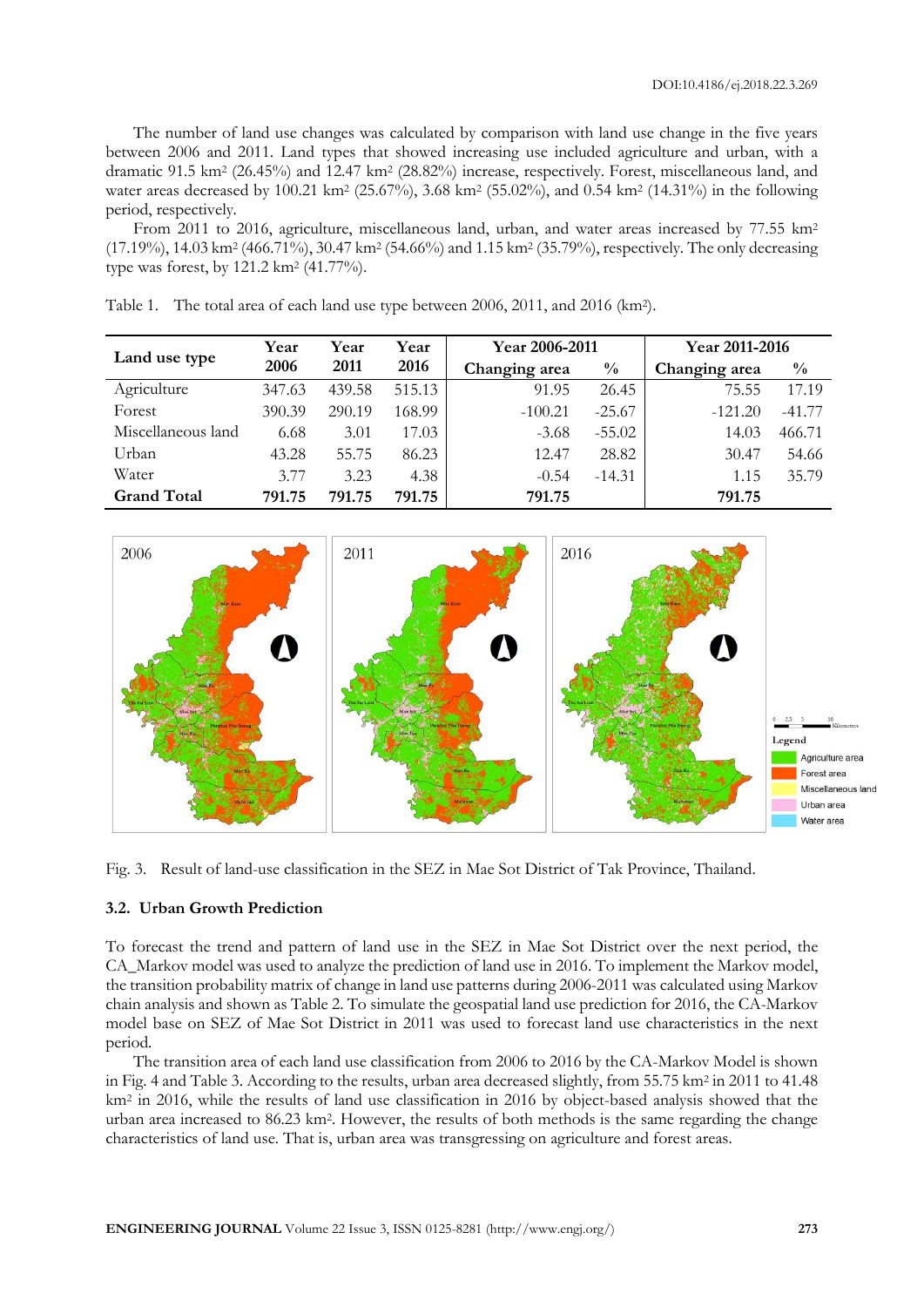|          | Table 2. The probability of transition matrix for land use type in the SEZ of Mae Sot District during 2006 |
|----------|------------------------------------------------------------------------------------------------------------|
| $-2011.$ |                                                                                                            |

| Land use type      | Agriculture | Forest | Miscellaneous land | Urban | Water |
|--------------------|-------------|--------|--------------------|-------|-------|
| Agriculture        | 0.885       | 0.057  | 0.004              | 0.054 | 0.001 |
| Forest             | 0.288       | 0.677  | 0.001              | 0.033 | 0.001 |
| Miscellaneous land | 0.580       | 0.073  | 0.077              | 0.266 | 0.003 |
| Urban              | 0.343       | 0.122  | 0.013              | 0.513 | 0.009 |
| Water              | 0.291       | 0.058  | 0.007              | 0.070 | 0.574 |



Fig. 4. Map of the land use type in the SEZ in Mae Sot District of Tak Province in 2016, from the CA-Markov model.

Table 3. The transition area of each land use classification from 2011 to 2016 by the CA-Markov model and object-based classification.

|                             | <b>Year 2011</b> |        |                    |       |          |        |
|-----------------------------|------------------|--------|--------------------|-------|----------|--------|
| Land use type               | Agriculture      | Forest | Miscellaneous land | Urban | water    | Total  |
| Year 2016 from              |                  |        |                    |       |          |        |
| the CA-Markov model         |                  |        |                    |       |          |        |
| Agriculture                 | 429.81           | 52.14  | 0.62               | 14.7  | 0.44     | 497.71 |
| Forest                      | 4.24             | 235.48 | 0                  | 0.06  | $\Omega$ | 239.79 |
| Miscellaneous land          | 1.68             | 0.16   | 2.16               | 5.95  | $\Omega$ | 9.95   |
| Urban                       | 3.85             | 2.39   | 0.23               | 35.02 | $\Omega$ | 41.48  |
| water                       | 0.01             | 0.02   | 0                  | 0.02  | 2.78     | 2.82   |
| Total                       | 439.58           | 290.19 | 3.01               | 55.75 | 3.23     | 791.75 |
| <b>Year 2016 from</b>       |                  |        |                    |       |          |        |
| object-based classification |                  |        |                    |       |          |        |
| Agriculture                 | 12.358           | 88.134 | 21.1               | 21.20 | 7.0      | 13.515 |
| Forest                      | 81.37            | 87.127 | 27.0               | 98.2  | 06.0     | 99.168 |
| Miscellaneous land          | 91.10            | 41.3   | 59.0               | 02.2  | 1.0      | 03.17  |
| Urban                       | 07.31            | 63.23  | 91.0               | 28.30 | 33.0     | 23.86  |
| water                       | 67.1             | 39.0   | 02.0               | 26.0  | 04.2     | 38.4   |
| Total                       | 58.439           | 19.290 | 01.3               | 75.55 | 23.3     | 75.791 |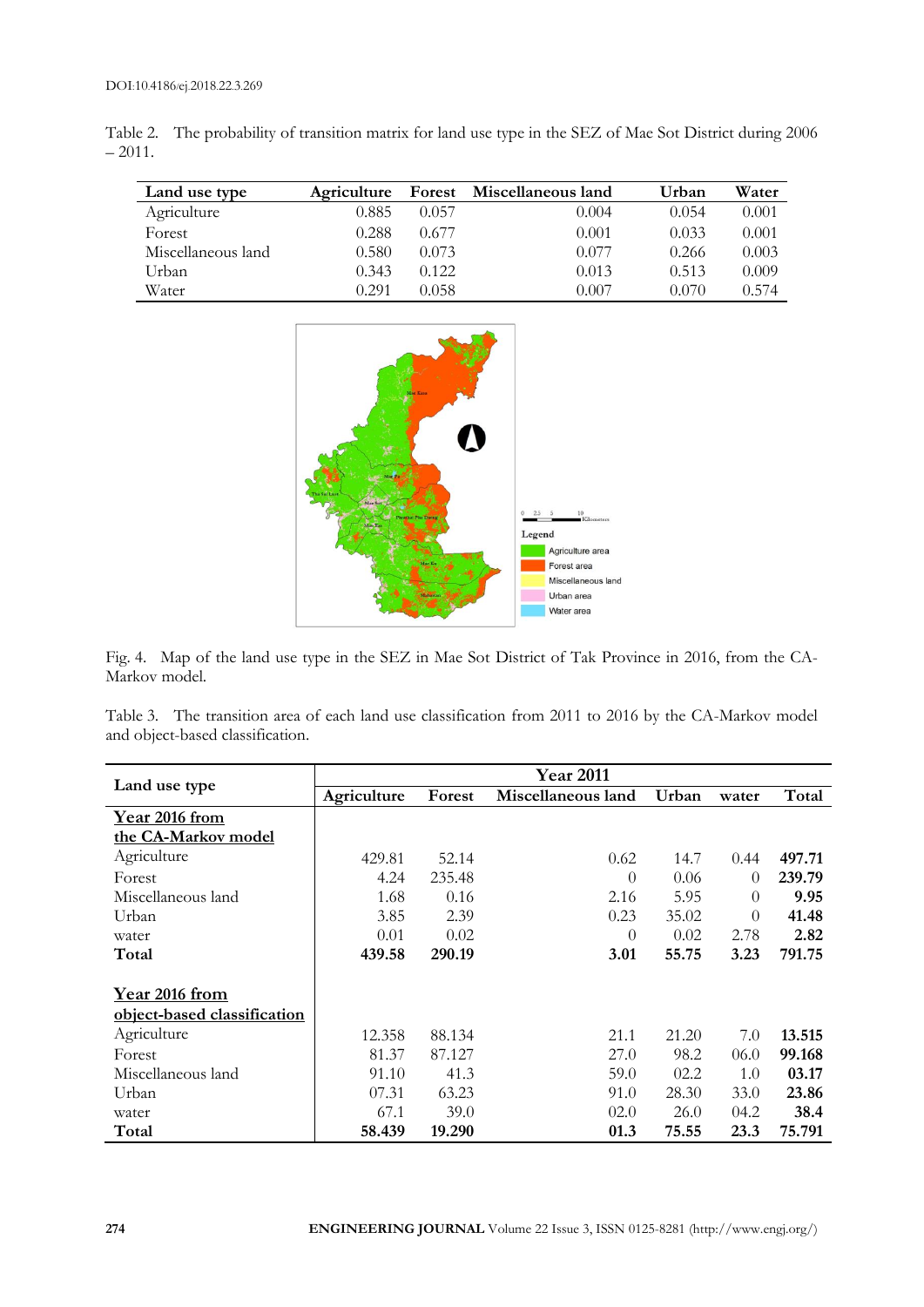#### **3.3. Accuracy Checking**

The accuracy assessment of land use classification was calculated by the confusion matrix accuracy method using systematic sampling, in which observations are taken at equal intervals in a cell grid of size 100 x 100 meters as 80,268 reference point.

To determine the land use classification accuracy for the two periods of 2006 and 2011, the land use GIS database for 2006 and 2012 of LDD were compared as reference data. The overall accuracy was 86.00%, 86.98%, and the Kappa coefficient 0.733, 0.698, respectively. The accuracy assessment of this process was done by comparing the prediction map and the land use classification of Thaichote images in 2016. The overall accuracy and Kappa coefficient of land use classification is 68.45% and 0.393 (see Table 4).

| Land use type      | <b>Year 2006</b><br>User Accuracy $(\%)$ | <b>Year 2011</b><br>User Accuracy $(\%)$ | <b>Year 2016</b><br>User Accuracy $(\%)$ |  |
|--------------------|------------------------------------------|------------------------------------------|------------------------------------------|--|
| Agriculture        | 92.2                                     | 91.59                                    | 76.722                                   |  |
| Forest             | 82.9                                     | 91.88                                    | 69.720                                   |  |
| Miscellaneous land | 36.4                                     | 16.05                                    | 8.386                                    |  |
| Urban              | 53.9                                     | 59.36                                    | 29.804                                   |  |
| Water              | 38.7                                     | 12.13                                    | 42.297                                   |  |
| Overall accuracy   | 86.00                                    | 86.98                                    | 68.45                                    |  |
| Kapa               | 0.733                                    | 0.698                                    | 0.393                                    |  |

Table 4**.** The accuracy checking of land use classification in 2006 and 2011.

#### **3.4. Urban growth in the SEZ of Mae Sot District, Tak Province**

The trend of growing urban areas in the SEZ in Mae Sot District, especially in dense residential areas, is expanding to the agriculture areas around the old city. This is related to the policy of transportation development according to the planned expedition policy of the Tak Special Economic Development Zone Office for the preparation of transport infrastructure, which began in 2014). The trend of urban growth in 2016 compared with the land use of the principle city plan of Mueang Mae Sot in 2012 shows that the greatest urban expansion has occurred mostly in the rural and agricultural zones located around the residential area (3.703 km<sup>2</sup> ).Tthe second highest growth is in the forest conservation zone (2.035 km<sup>2</sup> ). The third growth is in the residential areas in less dense zones (1.936 km<sup>2</sup> ) (see Figs. 5 and 6). However, it is possible to transform this forest conservation zone to rural and agricultural zones in the next principle city plan to support future urban expansion.



land use of the principle city plan of Mueang Mae Sot in 2012

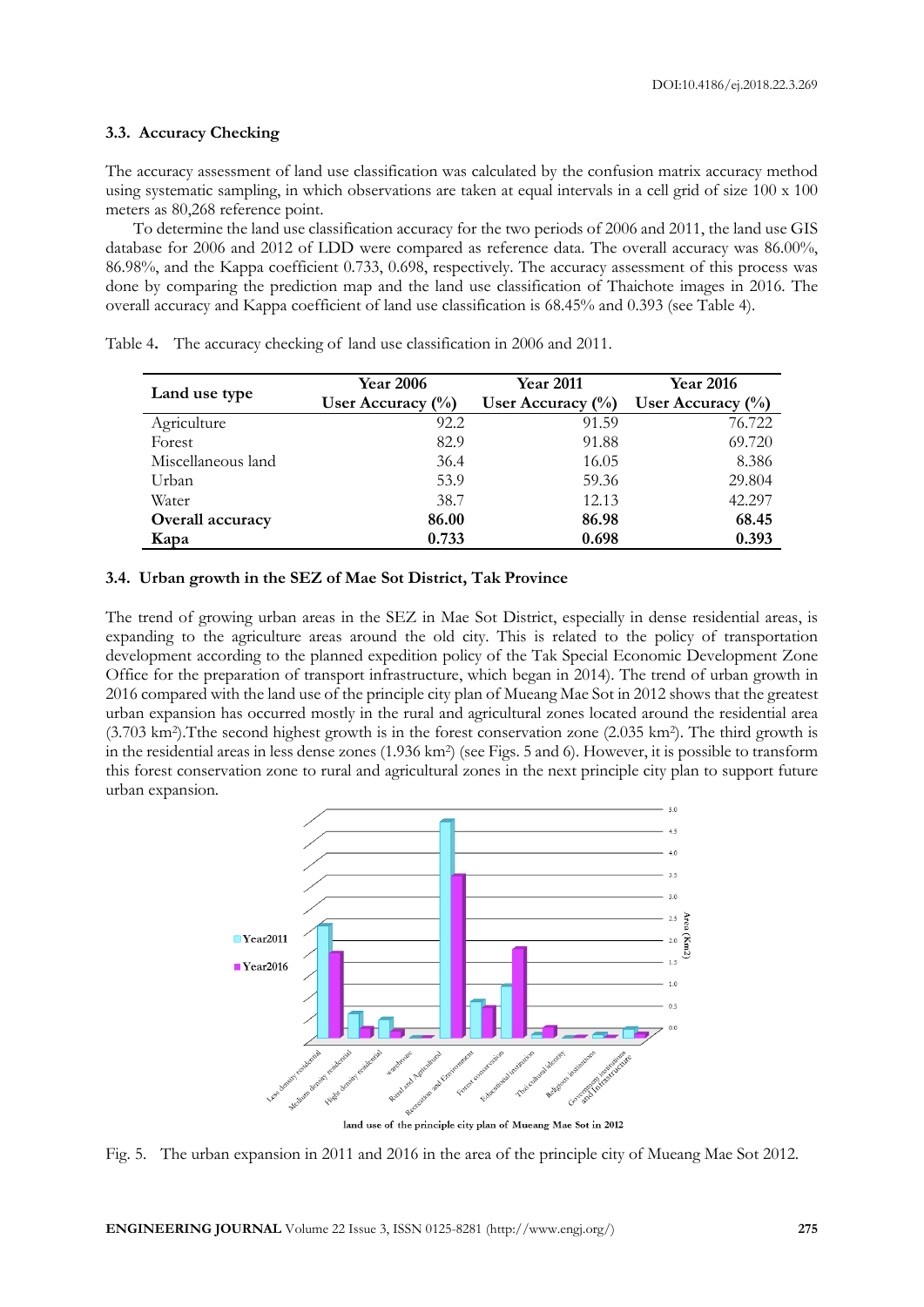

Fig. 6. (a) The land use of the principle city plan of Mueang Mae Sot in 2012 and (b) the overlay of urban growth areas in 2006, 2011, 2016, and urban expansion from predictions in 2016.

## **4. Recommendation/Concluding**

The study of land use change simulated with the CA-Markov approach, on remote sensing data was used to evaluate changing land use in developing areas. Even though the accuracy of the overall area is not good, the results for a small area, such as a dense residential area, are satisfactory. However, this study represents other factors, such as the government policy needed as an essential element in the analysis of an urban area. The pattern of urban expansion by transportation, along with the government development policy in 2016, has been the most effective. In the future, there will be more policies to develop other areas, such as an economic one-stop service center [20], so that the pattern of urban development will be different, especially economically.

Besides changes in the urban area, the government should be aware of other changes in land use, such as in forest areas that were taken over by agriculture activity. On status and trend, the prediction of land use change in highly developed areas is necessary for sustainable development.

## **References**

- [1] Office of the National Economic and Social Development Board, "Economic corridor, spatial development planning and strategy office," Nontaburi, Thailand, 2016.
- [2] Tak's Special Economic Development Zone Center. (2016). *Worker's Approach of One Stop Service: OSS in Special Economic Development Zone in Tak* [Online]. Available: http://www.taksez.com, Special economic development zone in Tak [Accessed: 31 July 2017]
- [3] Division of Registration Technology Development and Administration, Thailand. (2016). *Official Statistics Registration Systems* [Online]. Available: http://stat.dopa.go.th/, [Accessed: 31 July 2017]
- [4] J. J. Arsanjani, M. Helbich, and A. J. Mousivan, "A morphological approach to predicting urban expansion," *Transactions in GIS*, vol. 18, no. 2, pp. 219-233, 2013.
- [5] I. Chaiyes, S. Pattanakiat, and C. Navanugraha, "Application of geo-informatics and model for land use change in Nan Province," in *Proceedings of Forest Ecology of Thailand, Thailand*, 2014, pp. V335-349.
- [6] L. Durieux, E. Lagabrielle, and A. Nelson, "A method for monitoring building construction in urban sprawl areas using object-based analysis of Spot 5 images and existing GIS data," *Journal of Photogrammetry & Remote Sensing*, vol. 63, pp. 399–408, 2008.
- [7] C. Cleve, M. Kelly, F. R. Kearns, and M. Moritz, "Classification of the wildland-urban interface: A comparison of pixel- and object-based classifications using high-resolution aerial photography," *Computers, Environmetn and Urban System*, vol. 32, pp. 317-326, 2008.
- [8] E. Lopez, G. Bocco, M. Mendoza, and E. Duhau, "Prediction land-cover and land-use change in the urban fringe a case in Morelia City, Mexico," *Landscape and Urban Planning*, vol. 55, pp. 271-285, 2001.